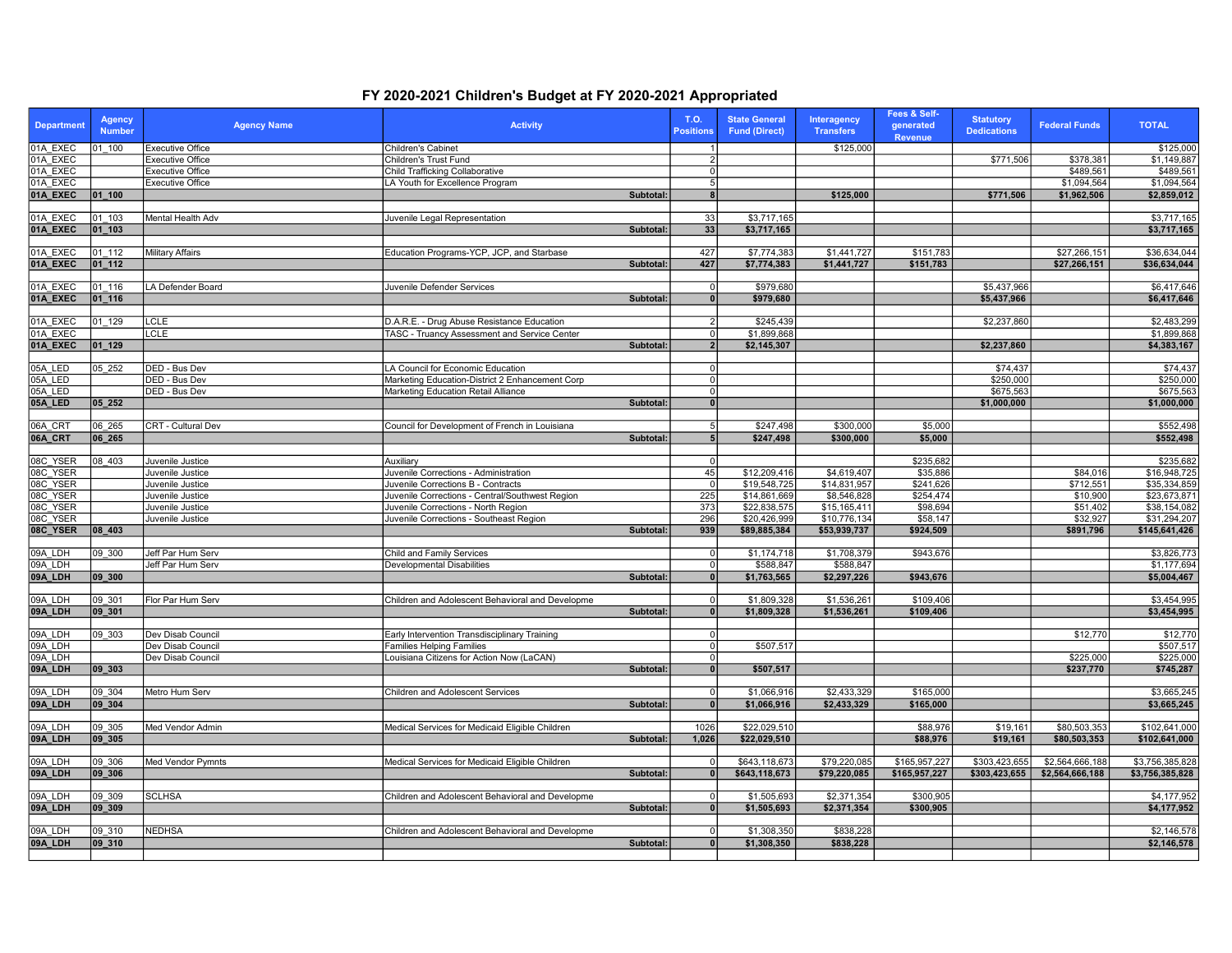| 09A LDH  | 09 325  | Acadiana Area HSD    | Children and Adolescent Behavioral and Developme  |           | $\overline{0}$ | \$1,465,908  | \$2,695,285  | \$125,194   |             |               | \$4,286,387   |
|----------|---------|----------------------|---------------------------------------------------|-----------|----------------|--------------|--------------|-------------|-------------|---------------|---------------|
| 09A_LDH  | 09 325  |                      |                                                   | Subtotal: | $\mathbf{0}$   | \$1,465,908  | \$2,695,285  | \$125.194   |             |               | \$4,286,387   |
|          |         |                      |                                                   |           |                |              |              |             |             |               |               |
| 09A LDH  | 09 326  | Public Health        | ACA-MIECHV- Mental Health                         |           | 12             |              |              |             |             | \$10,613,861  | \$10,613,861  |
| 09A LDH  |         | Public Health        | Child Death Review                                |           | $\overline{0}$ |              |              |             |             | \$50,000      | \$50,000      |
| 09A LDH  |         | Public Health        | Children's Special Health Services                |           | 29             | \$693,719    | \$10,500     | \$150,000   |             | \$6,031,951   | \$6,886,170   |
| 09A_LDH  |         | Public Health        | <b>Emergency Medical Services</b>                 |           | $\Omega$       |              |              |             |             | \$455,000     | \$455,000     |
| 09A LDH  |         | Public Health        | Genetics                                          |           | 26             | \$3,520,000  | \$10,000     | \$3,855,000 |             | \$780,000     | \$8,165,000   |
| 09A LDH  |         | Public Health        | HIV/Perinatal & AIDS Drug Assistance              |           |                |              |              |             |             | \$2,759,584   | \$2,759,584   |
| 09A LDH  |         | Public Health        | Immunization                                      |           | 43             | \$1,213,946  | \$2,941,193  | \$310,728   |             | \$3,962,598   | \$8,428,465   |
| 09A_LDH  |         | Public Health        | Lead Poisoning Prevention                         |           | $\overline{2}$ | \$1,005,263  |              |             |             | \$0           | \$1,005,263   |
| 09A LDH  |         | Public Health        | Maternal and Child Health                         |           | 10             |              |              |             |             | \$8,457,507   | \$8,457,507   |
| 09A LDH  |         | Public Health        | Nurse Family Partnership                          |           | 27             | \$2,600,000  | \$2,877,075  |             |             | \$4,339,889   | \$9,816,964   |
| 09A LDH  |         | Public Health        | <b>Nutrition Services</b>                         |           | 130            | \$19,185     |              | \$68,215    |             | \$80,073,817  | \$80,161,217  |
| 09A LDH  |         | Public Health        | School Based Health Services                      |           | 0              |              |              |             | \$6,321,260 | \$316,437     | \$6,637,697   |
| 09A LDH  |         | <b>Public Health</b> | <b>Smoking Cessation</b>                          |           | $\overline{0}$ | \$97,500     | \$235        | \$180,517   | \$325,000   | \$1,783,934   | \$2,387,186   |
| 09A_LDH  | 09_326  |                      |                                                   | Subtotal: | 280            | \$9,149,613  | \$5,839,003  | \$4,564,460 | \$6,646,260 | \$119,624,578 | \$145,823,914 |
|          |         |                      |                                                   |           |                |              |              |             |             |               |               |
| 09A LDH  | 09 330  | Office of Behavior   | Administration of Children's Services             |           | 13             | \$928,185    | \$280,471    |             |             | \$7,495,391   | \$8,704,047   |
| 09A_LDH  | 09_330  |                      |                                                   | Subtotal: | 13             | \$928,185    | \$280,471    |             |             | \$7,495,391   | \$8,704,047   |
|          |         |                      |                                                   |           |                |              |              |             |             |               |               |
| 09A LDH  | 09 340  | Citizens w/Dev Dis   | <b>Early Steps</b>                                |           | 13             | \$15,270,116 | \$0          | \$510,000   |             | \$7,015,177   | \$22,795,293  |
| 09A LDH  |         | Citizens w/Dev Dis   | <b>LSEC Education</b>                             |           | 197            |              | \$18,313,915 | \$40,000    |             |               | \$18,353,915  |
| 09A_LDH  |         | Citizens w/Dev Dis   | PSSC-Residential & Community-Based Services       |           | 131            |              | \$11,710,119 |             |             |               | \$11,710,119  |
| 09A_LDH  | 09_340  |                      |                                                   | Subtotal: | 341            | \$15,270,116 | \$30,024,034 | \$550,000   |             | \$7,015,177   | \$52,859,327  |
|          |         |                      |                                                   |           |                |              |              |             |             |               |               |
| 09A LDH  | 09 375  | <b>ICHSA</b>         | Children and Adolescent Behavioral and Developme  |           | - 0            | \$884,885    | \$77,715     |             |             |               | \$962,600     |
| 09A_LDH  | 09_375  |                      |                                                   | Subtotal: | $\sqrt{2}$     | \$884.885    | \$77,715     |             |             |               | \$962,600     |
|          |         |                      |                                                   |           |                |              |              |             |             |               |               |
| 09A LDH  | 09 376  | <b>CLHSD</b>         | Children and Adolescent Behavioral and Developme  |           | $\mathbf{0}$   | \$1,526,465  | \$489,763    |             |             |               | \$2,016,228   |
| 09A_LDH  | 09 376  |                      |                                                   | Subtotal: | $\mathbf{0}$   | \$1,526,465  | \$489,763    |             |             |               | \$2,016,228   |
|          |         |                      |                                                   |           |                |              |              |             |             |               |               |
| 09A_LDH  | 09 377  | <b>NWLHSD</b>        | Children and Adolescent Behavioral and Developme  |           | $\Omega$       | \$346,425    | \$511,436    | \$61,134    |             |               | \$918,995     |
| 09A_LDH  | 09_377  |                      |                                                   | Subtotal: | $\overline{0}$ | \$346,425    | \$511,436    | \$61,134    |             |               | \$918,995     |
| 10A DCFS | 10 360  | Off Child & Family   | <b>Child Welfare Services</b>                     |           | 559            | \$38,640,339 |              | \$2,601,768 |             | \$99,764,618  | \$141,006,725 |
| 10A DCFS |         | Off Child & Family   | <b>Disability Determinations</b>                  |           | 48             |              |              |             |             | \$9,827,661   | \$9,827,661   |
| 10A DCFS |         | Off Child & Family   | Family Violence                                   |           |                |              |              |             |             | \$1,713,760   | \$1,713,760   |
| 10A DCFS |         | Off Child & Family   | Payments to TANF recipients                       |           | 13             |              |              |             |             | \$93,356,339  | \$93,356,339  |
| 10A DCFS |         | Off Child & Family   | Supplemental Nutritional Assistance Program       |           | 355            | \$30,456,414 |              |             |             | \$50,444,424  | \$80,900,838  |
| 10A_DCFS |         | Off Child & Family   | Support Enforcement                               |           | 541            | \$23,639,122 |              |             |             | \$71,880,635  | \$95,519,757  |
| 10A DCFS |         | Off Child & Family   | <b>TANF</b>                                       |           | 43             |              |              |             |             | \$17,780,577  | \$17,780,577  |
| 10A_DCFS | 10_360  |                      |                                                   | Subtotal: | 1,560          | \$92,735,875 |              | \$2,601,768 |             | \$344,768,014 | \$440,105,657 |
|          |         |                      |                                                   |           |                |              |              |             |             |               |               |
| 14A LWC  | 14 474  | WorkforceSupp/Trai   | FY 18 Services to Youth                           |           | $\Omega$       |              |              |             |             | \$11,988,344  | \$11,988,344  |
| 14A_LWC  | 14 474  |                      |                                                   | Subtotal: | $\mathbf{0}$   |              |              |             |             | \$11,988,344  | \$11,988,344  |
|          |         |                      |                                                   |           |                |              |              |             |             |               |               |
| 19A HIED | 19A 600 | LSU System           | 4-H Youth Development                             |           | $\overline{0}$ | \$9,479,052  |              | \$214,300   |             | \$2,235,443   | \$11,928,795  |
| 19A HIED |         | LSU System           | Healthcare, Education, Training & Patient Service |           | $\Omega$       | \$5,595,093  |              | \$1,877,842 | \$156,165   |               | \$7,629,100   |
| 19A_HIED | 19A_600 |                      |                                                   | Subtotal: | $\sqrt{2}$     | \$15,074,145 |              | \$2,092,142 | \$156,165   | \$2,235,443   | \$19,557,895  |
|          |         |                      |                                                   |           |                |              |              |             |             |               |               |
| 19A HIED | 19A 615 | Southern U System    | Child Development Resource Laboratory             |           | $\Omega$       | \$366,230    |              |             |             |               | \$366,230     |
| 19A_HIED | 19A 615 |                      |                                                   | Subtotal: | $\mathbf{0}$   | \$366,230    |              |             |             |               | \$366,230     |
|          |         |                      |                                                   |           |                |              |              |             |             |               |               |
| 19A HIED | 19A 671 | Board of Regents     | START College Saving Plan                         |           | $\mathbf{0}$   | \$4,106,125  |              |             |             |               | \$4,106,125   |
| 19A_HIED | 19A_671 |                      |                                                   | Subtotal: | $\mathbf{0}$   | \$4,106,125  |              |             |             |               | \$4,106,125   |
|          |         |                      |                                                   |           |                |              |              |             |             |               |               |
| 19B_OTED | 19B 653 | Deaf and Visually    | <b>Children's Services</b>                        |           | 88             | \$10,439,197 | \$458,456    | \$104,245   |             |               | \$11,001,898  |
| 19B OTED |         | Deaf and Visually    | Instruction                                       |           | 118            | \$8,153,750  | \$1,214,344  | \$3,000     | \$77,084    |               | \$9,448,178   |
| 19B OTED |         | Deaf and Visually    | Residential                                       |           | 70             | \$4,740,193  | \$818,691    |             | \$76,336    |               | \$5,635,220   |
| 19B OTED |         | Deaf and Visually    | <b>Student Center</b>                             |           | - 0            |              |              | \$2,500     |             |               | \$2,500       |
| 19B_OTED | 19B 653 |                      |                                                   | Subtotal: | 276            | \$23,333,140 | \$2,491,491  | \$109,745   | \$153,420   |               | \$26,087,796  |
|          |         |                      |                                                   |           |                |              |              |             |             |               |               |
| 19B OTED | 19B 657 | Sch for Math, Sci,   | Instruction                                       |           | 91             | \$5,664,920  | \$3,127,870  | \$450.459   | \$80,879    |               | \$9,324,128   |
| 19B OTED |         | Sch for Math, Sci,   | Louisiana Virtual School                          |           |                |              |              | \$200,000   |             |               | \$200,000     |
| 19B OTED | 19B 657 |                      |                                                   | Subtotal: | 91             | \$5,664,920  | \$3,127,870  | \$650,459   | \$80,879    |               | \$9,524,128   |
|          |         |                      |                                                   |           |                |              |              |             |             |               |               |
|          |         |                      |                                                   |           |                |              |              |             |             |               |               |